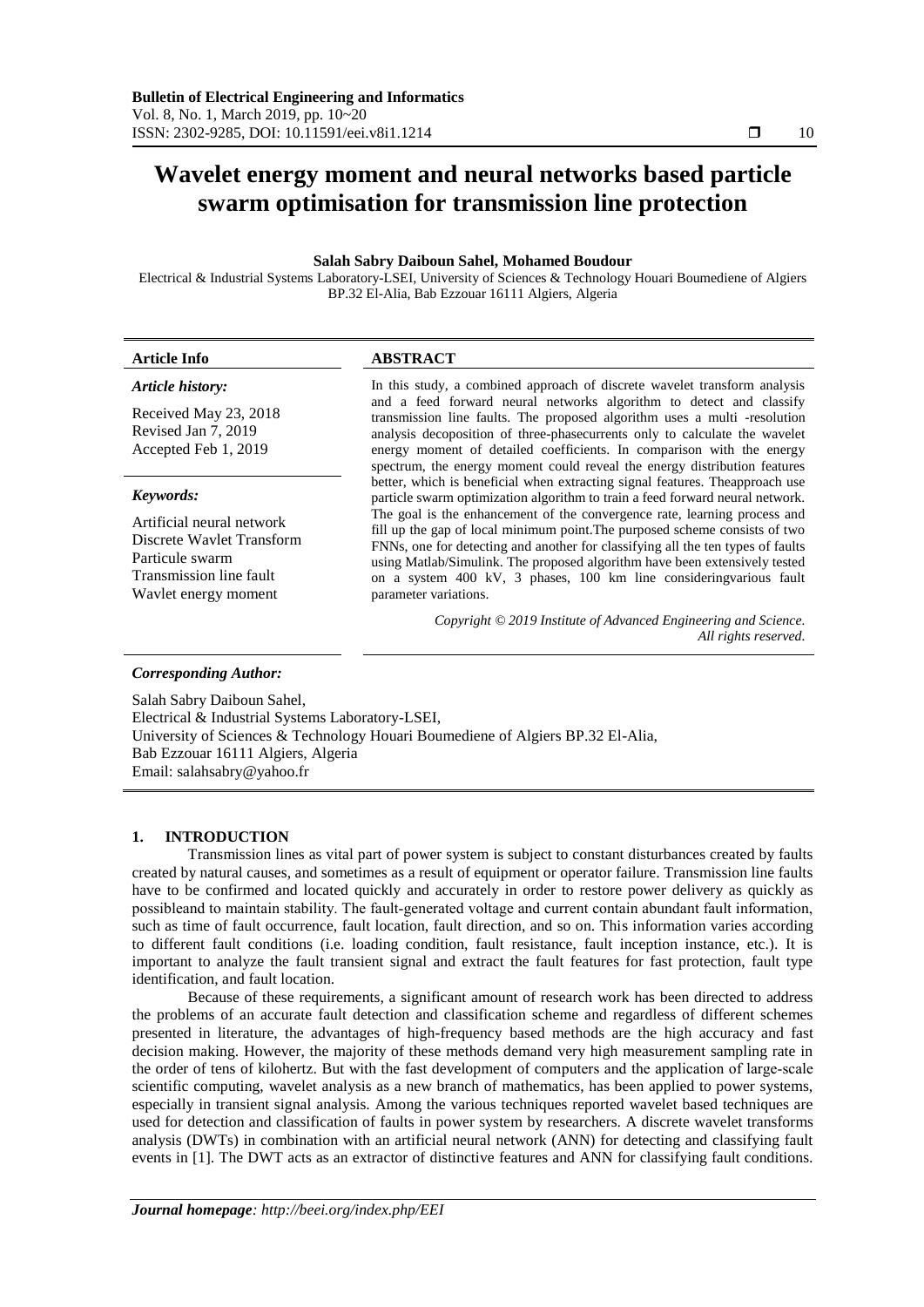Fault phase selection and fault classifications are carried out by application of particle swarm optimisation (PSO)-based multi-layer perceptron neural network with the help of WTs in [2]. In order to classify faults in underground distribution system DWT in combination with Back-propagation Neural Networks Algorithm (BPNN) are used in [3]. Daubechies4 (db4) is employed as mother wavelet. The maximum values from the first scale at ¼ cycle of three phases and zero sequence of post-fault current signals obtained and have been used as an input for the training process of the BPNN in a decision algorithm. Wavelet-ANN method for classification are also purposed on a HV network in [4]. The features, which are provided as an input to ANN, includes maximum and minimum level 3 and level 4 detailed coefficients of line voltage and energies using Daubechies-3 (db3) as a mother wavelet. The line voltages and phase current signals are recorded for a time of 2cycles.i.e.1 prefault cycle and during fault cycle. To improve the performance of distance relay in transmission system compensated with FACTS a technique was proposed of pre-processing module based on DWT with Daubechies (db4) in combination with ANN and Gaussian Process (GP) for detecting and classifying fault events in [5]. A method for fault classification in 765 kV system was proposed in [6]. DWT analysis with 10 KHz sampling frequency is done by capturing of voltage and current signals by using db4 wavelet up to 7th level, then calculated energy from the detailed coefficient and importing it to ANN for fault classification. Fault detection and classification scheme for transmission line protection using wavelet transform with DB-4 wavelet up to level 3 and linear discriminant analysis (LDA) was purposed in [7]. A combined approach of Wavelet (DB4) and Artificial Neural Network to classify the single line and double line faults for protection of transmission line were presented in [8-9]. Inputs given to the neural are approximate and detailed coefficient of wavelet transform. Different architectures of ANN are tested with the statistical attributes of a wavelet transform of a voltage signal as input features and binary digits as outputs. Fault detection and classification method was also purposed using DWT and ANN, the features used are maximum and minimum detail coefficient of three-phase current signal of d4 and d5 in [10]. The wavelet decomposition for modal current signal, sending end & receiving end modal voltage signal up to 7th level using db4 as mother wavelet. A method for fault classification in series compensated EHV transmission using multi-resolution wavelet transform and ANN purposedin [11].

This paper presents a combined approach of discrete wavelet energy moment and particle swarm optimisation (PSO)-based feed-forward neural network (FNN) for transmission line faults detection and classification. DWT analysis with 10 KHz sampling frequency is done by capturing of current signals by using db5 as mother wavelet up to 6th level, then calculated wavelet energy moment from the detailed coefficient and importing it to ANN for fault detection and classification. The application of backpropagation neural network (BPNN) algorithm have some limitations, such as low learning efficiency, local optimum problems, the need to guess the number of hidden layers, and unstable weights, which are derived from the training patterns. In order to overcome some the limitations, in this paper, FNN trained by PSO (particle swarm optimization) algorithm is used for fault detection and classification by using single-end information of the faulted line. The purposed scheme consists of two FNNs, one for detecting and another for classifying all the ten types of faults using Matlab/Simulink. The proposed algorithm have been extensively tested on a system 400 kV, 3 phases, 100 km line with lumped parameters presentation, considering wide variations in fault location, fault inception angle and fault resistance.

## **2. THE PROPOSED FAULT DETECTION AND CLASSIFICATION METHOD**

## **2.1. Discrete Wavelet Transform**

Wavelet transform (WT) has become popular in the field of transient analysis because of its important feature to detect very minute distortion in the fault signals. Similar to Fourier transform (FT), Wavelet transform decomposes a signal into different frequencycomponents present in the signal. But wavelet transform emerges superior to Fourier transform as it divides the frequency band non-uniformly and can realize time–frequency localization for signals [12]. The performance of wavelet transform depends on the selection of an appropriatewavelet function known as "mother wavelet". The mother wavelet is shifted and dilated to get the wavelet coefficients. In Discrete Wavelet Transform (DWT), a time- scale representation of a discrete signal is obtained using digital filtering technique. The signal needed to be analyzed is passed through different filter having different cutoff frequency at different scales. When the fault occurs on transmission line it carries high and low frequency component which frequency signals called details. The signal of the desired component can be extracted via repetitious decomposition. Number of decomposition steps should be decided by comparing the scale of sampling frequency with that of the frequency component of the desired signal. This decomposition process is called Multi-Resolution Analysis (MRA) and was introduced in this context in 1988/89 by Stephane Mallat [13]. The Mallat algorithm consists of series of high-pass and the low-pass filters that decompose the original signal x[n], into approximation a(n) and detail d(n) coefficient, each one corresponding to a frequency bandwidth. The procedure starts with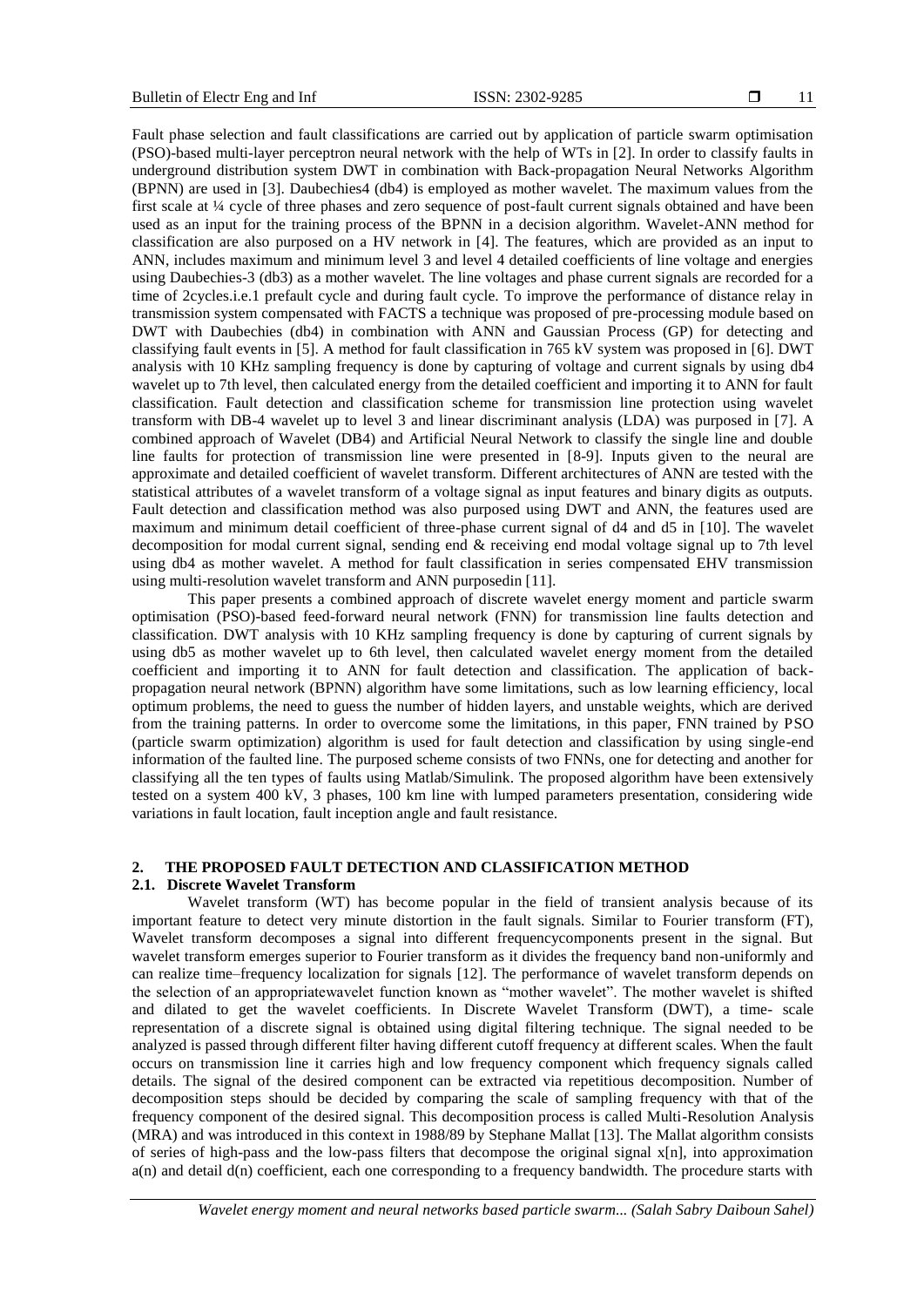passing this signal x[n]through a half band digital low-pass filter with impulse response h[n]. For the system taken here, we used 10 kHz as sampling frequencies and Daubechies5 (db5) as mother wavelet. The idea isillustrated in Figure 1 which mathematically is expressed as.

$$
y_{high}[k] = \sum_{n} x[n].H[2k - n] \tag{1}
$$

$$
y_{low}[k] = \sum_{n} x[n].L[2k - n] \tag{2}
$$



Figure 1. Wavelet transform decomposition of the analysed signal

#### **2.2. Energy moment of Discrete Signal**

The total energy of a discrete signal  $x[n]$  is given for (3) [14]:

$$
E = \sum_{n=-\infty}^{+\infty} x^2 [n] \tag{3}
$$

In order to better describe the energy at each decomposition frequency band and its distribution characteristics in a time axis, we use the concept of energy moment Mj [15]. By wavelet transform decomposition of the analysed signal, and reconstruct the decomposed signals in a single branch. Then the energy moment Mj of signal Ejk at each frequency band is given by:

$$
M_j = \sum_{k=1}^n (k \Delta t) \left| E_j(k \Delta t) \right|^2 \tag{4}
$$

where  $\Delta t$  is the sampling time interval and n is the total number of samples.

The energy moment Mj not only considers the energy amplitude but also describes the energy distribution across time. In comparison with the energy spectrum, the energy moment could reveal the energy distribution features better, which is beneficial when extracting signal features. The wavelet energy moment of each frequency band is affected greatly when the system is under abnormal operating conditions The basic steps to extract the signal features using the wavelet energy moment are as follows:

- a. Step1. Select the proper wavelet base and decomposition levels to decompose the sampled signal by wavelet transform. Let x be the original signal, and let Djk be the detail coefficient at level j and instant k of wavelet decomposition. j=1, 2,..,  $J^{jk}$ ,  $J+1$ , and J is the largest decomposition level.
- b. Step2. Reconstruct the detail coefficients to obtain the signal component Ejk at each frequency band.
- c. Step3. Calculate the wavelet energy moment Mj of Ejk by (4)
- d. Step4. Construct the feature vectors. Thus, we could construct a feature vector T:

$$
T = [M_1, M_2, \dots, M_{J+1}] / [\sum_{j=1}^{J+1} (M_j^2)]^{1/2}
$$
\n
$$
(5)
$$

## **2.3. PSO-BASED Neural Network**

#### **2.3.1. Particle swarm optimization algorithm**

PSO algorithm based on the swarm intelligent evolution technology was invented by Kennedy and Eberhart that was inspired by the social behavior of animals, such as bird flocking and fish schooling [16]. PSO has been adopted to optimize the complicated problems that are non-linear and non-differentiable. Because of its rapid convergence, simple calculation and easy implementation.

The system initially has a swarm of random solutions. Each potential solution, called a particle, is given a random initial velocity and is flown through the problem space [17]. These particles find the global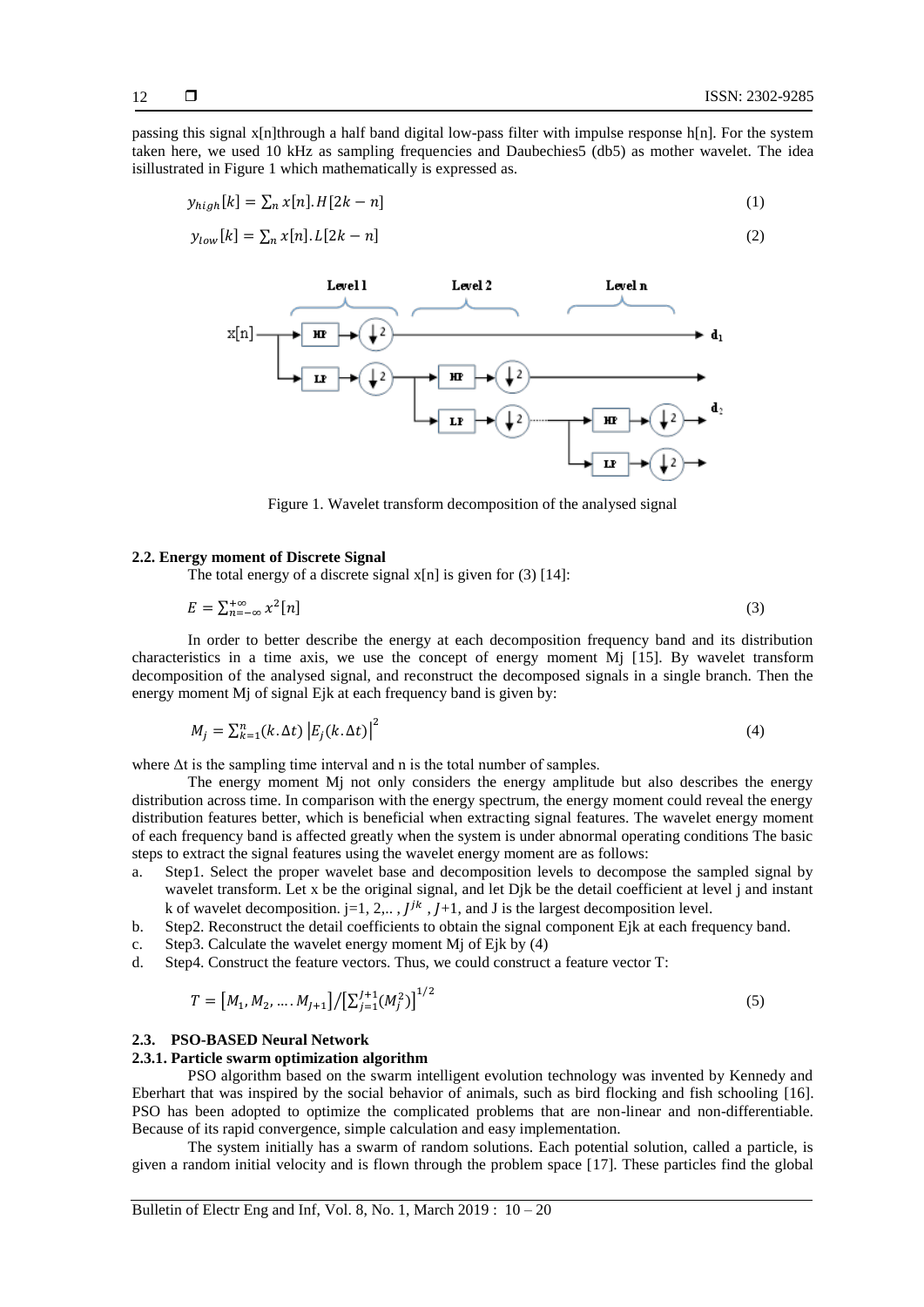13

best position by competition as well as cooperation among themselves after some iteration. The total number of particles is n, the position of the i-th particle in the searching space is expressed as  $X_i = (x_{i1}, x_{i2}, \dots, x_{ik})$ ; the velocity of the i-th particle in the searching space is represented as  $V_i = (v_{i1}, vx_{i2}, \dots v_{ik})$ . The position of i-th particle represents a solution of the problem and velocity  $V_i$  of the i-th particle represents its displacement in the searching space. Pbesti is the optimal fitness position that the i-th particle has experienced, and pbesti is the optimal fitness that the i-th particle has experienced. Gbest is the optimal position that all particles have experienced and gbest is the optimal fitness that all particles have experienced. When Fit $(\cdot)$  is the fitness function for solving the maximum value, the optimal position of each particle is shown in the following equation;

$$
Pbest_i(t+1) = \begin{cases} Pbest_i(t) \text{forFit}(X_i(t+1)) \leq \text{Fit}(Pbest_i(t)) \\ X_i(t+1) \text{ for Fit}(X_i(t+1)) > \text{Fit}(Pbest_i(t)) \end{cases} (6)
$$

To improve the convergence, gbest and Gbest are selected by comparing with the experiences of others. Therefore, the i-th particle is guided to three vectors (Vi, Pbesti, and Gbest). The inertia weight method, as shown in (7) and (8), is applied to update velocity and position of the particles.

$$
V_{ij}^{new} = w \cdot V_{ij} + c_1 \cdot rand1 \cdot (Pbest_{ij} - X_{ij}) + c_2 \cdot rand2 \cdot (Gbest_j - X_{ij})
$$
\n
$$
X_{ij}^{new} = X_{ij} + V_{ij}
$$
\n(8)

where; Pbesti=(Pbesti1,…,Pbestij,…, Pbestik)

Gbest=(Gbest1,…,Gbestj,…, Gbestk)  $w = w_{max} - iter \cdot (w_{max} - w_{min})/iter_{max}$ 

 $w_{max}$  is maximum coefficient of the inertia weight,  $w_{min}$  is minimum coefficient of the inertia weight,  $c_1$  and  $c_2$  are the cognitive and social acceleration constants [18], rand1 and rand1 are uniformly distributed random numbers in the range [0, 1], iter is the current iteration number and *iter<sub>max</sub>* is maximum iteration number. In addition, the velocity of the particle is limited to the range  $[V_{min}, V_{max}]$ . Given the PSO method described above, the process of the PSO is shown as the following steps:

- a. Step 1. Generate equivalent n quantity of position and velocity randomly, and record Pbesti, pbesti, gbest, and Gbest;
- b. Step 2. Calculate each fitness value of particles;
- c. Step 3. If stopping criterion is satisfied (e.g., maximum iteration number), the procedure would go to the end; otherwise, proceed to Step 4;
- d. Step 4. Update the Pbesti and Pbesti;
- e. Step 5. Update the gbest and Gbest;
- f. Step 6. Update particles position and velocity by applying (7) and (8), and then go back to Step 2.

### **2.3.2. PSONN algorithm**

In this study, PSO is applied to train a FNN for enhancing the convergence rate and learning process. The basic element of a NN is a neuron. Each neuron is linked with its neighbors with an associated weight that represents information used by the net to solve a problem. The learning process involves finding a set of weights that minimizes the learning error. According to Ref. [19], the position of each particle in a PSONN represents a set of weights for the current iteration. The dimension of each particle is the number of weights associated with the network. The learning error of this network is computed using the MSE (mean squared error) or maximum number of iteration. The particle will move within the weight space attempting to minimize learning error.

The learning process of PSONN is initialized with a group of random particles (step 1), which are assigned random PSO positions (weight and bias). The PSONN is trained using the initial particles position (step 2). Then, the feed-forward NN in PSONN will produce the learning error (particle fitness) based on an initial weight and bias (step 3). The learning error at the current epoch or iteration will be reduced by changing the particles position, which will update the weight and bias of the network.

The "pbest" value (each particle's lowest learning error so far) and "gbest" value (lowest learning error found in entire learning process so far) are applied to the velocity update that refers to (7) to produce a value for position adjustment to the best solutions or targeted learning error (Step 4). The new sets of positions (NN weight and bias) are produced by adding the calculated velocity value to the current position value using the movement equation that refers to (8). Then, the new sets of positions are used to produce new learning errors for the FNN (step 5). This process is repeated until the stopping conditions, either minimum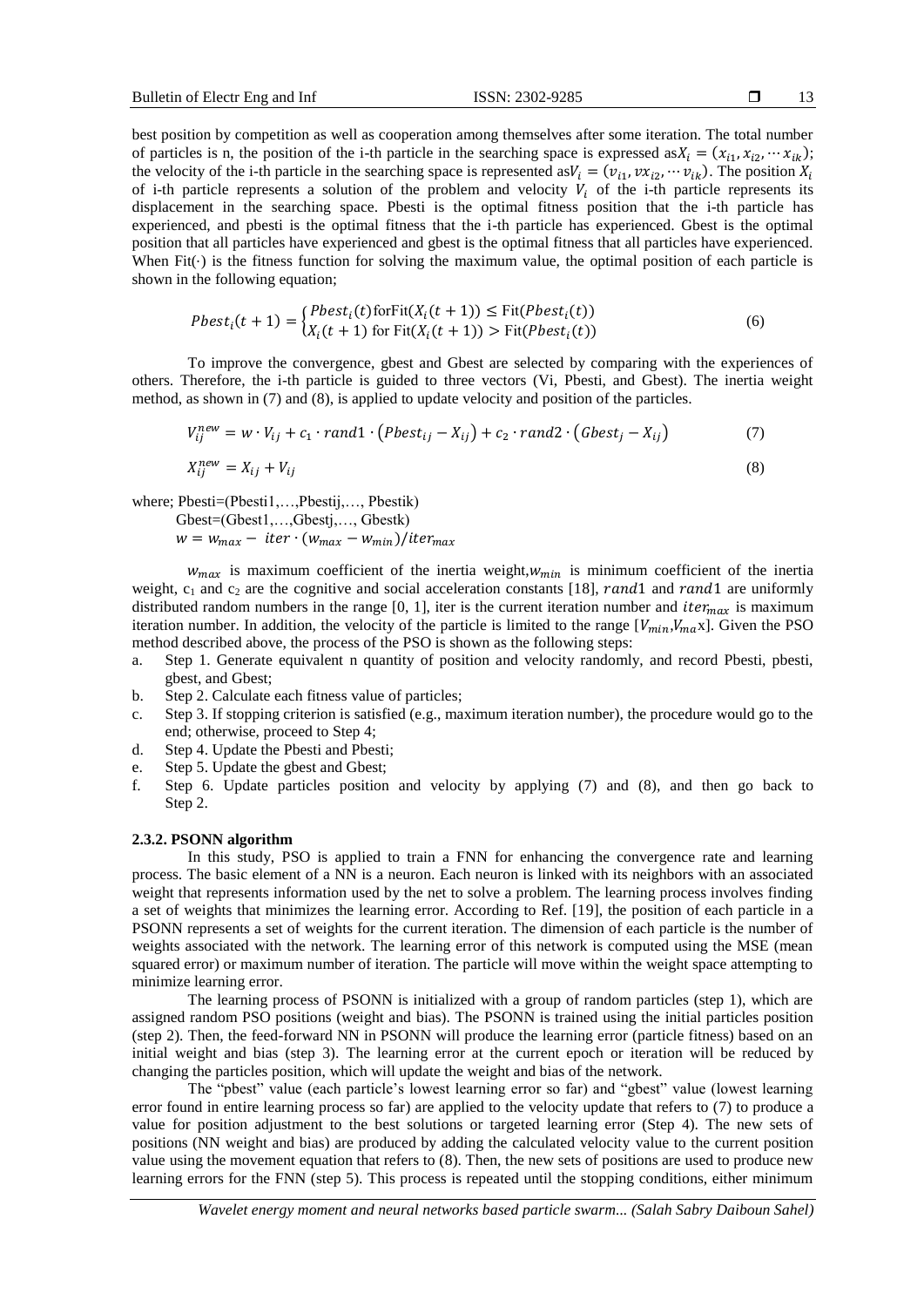learning error or maximum number of iteration are met (step 6). The optimization output, which is the solution for the optimization problem, was based on the gbest position value.

## **2.4. Purposed fault detection and classification procedure**

During fault, the magnitude and frequency of the test signal will change significantly as the system changes from normal state to fault. The proposed techniques detect if there is a fault or the transmission line is under normal conditions  $(0, 1)$ . Furthermore, the algorithm determines the type of fault if it is a single line to ground (SLG) fault, line to line (L–L) fault, double line to ground (DLG) fault or a three line to ground (3LG) fault. Finally, the algorithm selects the phases involved in the fault. The structure of the full-suggested scheme is shown in Figure 2.The pre-processing and processing steps performed by the algorithm consist of generating suitable signals using three phase currents and zero-sequence current samples from CTs to calculate the features that are provided as an input to ANN. The features includes calculated the wavelet energy moment of detailed coefficients at level 6 and using Daubechies-5 (db5) as a mother wavelet. The phase current signals are recorded for a total time of 3 cycle (60ms), first half cycle (10ms) for fault detection, and one cycle for classification of three phases and zero sequence of fault current signals. The simulation data for training the PSONN based detector and PSONN based classifier are generated by using the MATLAB/SIMULINK program to simulate the types of fault as mentioned above.



Figure 2. Purposed fault detection and classification

#### **3. SIMULATIONS AND RESULTS**

The single line diagram of the power system network under consideration is shown in Figure 3 the fault detection and classification are accomplished by using samples of three phase currents and zero sequence current for detecting and classifying faults. Zero sequence current is obtained from algebraic sum of the three phases currents. Various fault parameter variations such as fault type, fault location, fault inception angle, and fault resistance are studied. The total number of fault cases simulated for training including variations in fault type: SLG, DLLG, LL, 3LG faults, fault locations, fault inception angles, and fault resistances. Associated parameters for purposed scheme are presented in Table 1.



Figure 3. One line diagram of simulated system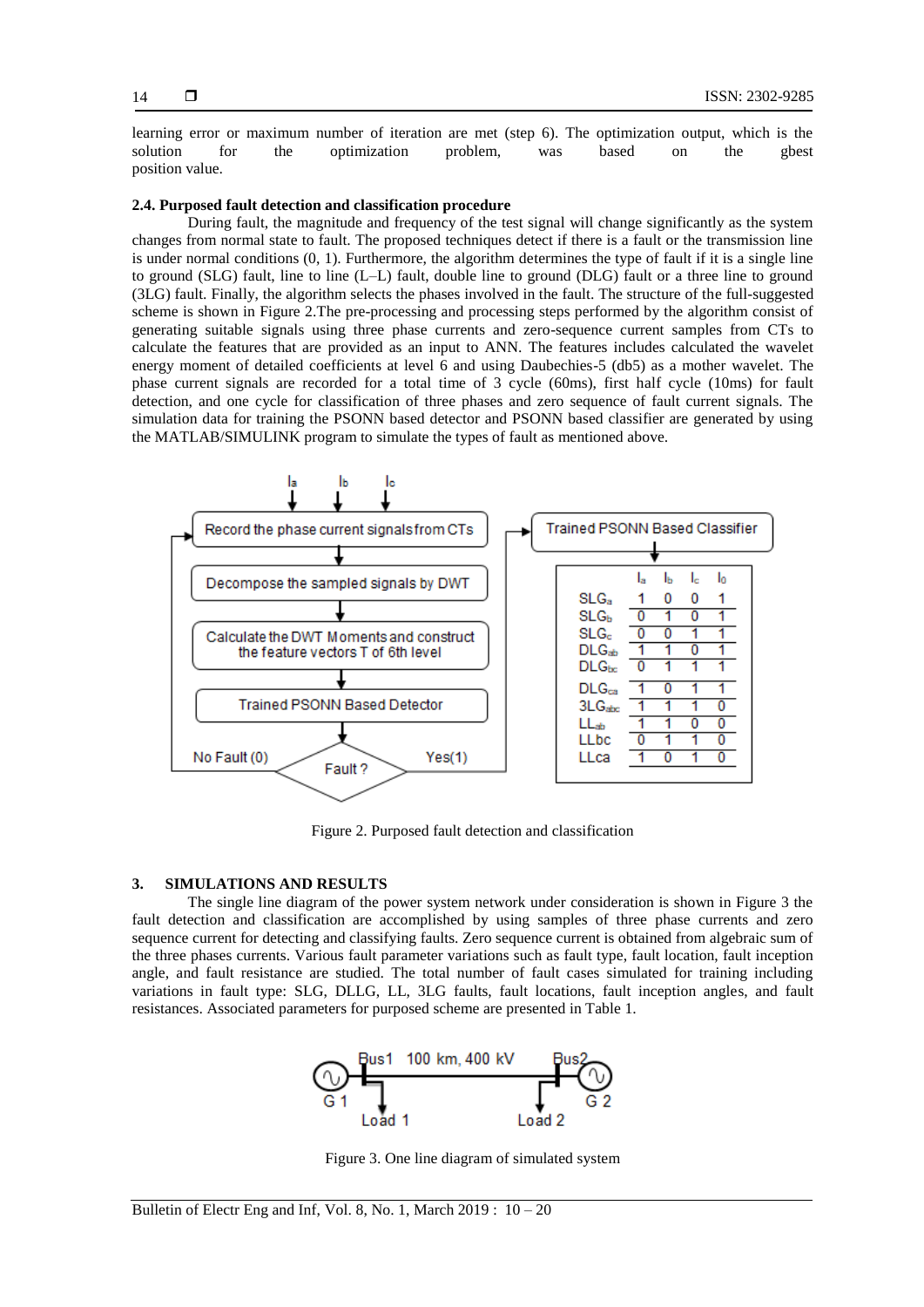| ٩<br>× |
|--------|
|--------|

| Table 1. Associated parameters for purposed scheme                                                         |
|------------------------------------------------------------------------------------------------------------|
| System under study                                                                                         |
| <b>Sources G1, G2:</b> 400 kV, 50 Hz, 1250 MVA and X/R ratio is 10                                         |
| Load 1:100 kW and 100 kVar, Load 2:200 kW                                                                  |
| Length of transmission line:100 km                                                                         |
| <b>Line Constanst:</b>                                                                                     |
| R0=0.3864 ( $\Omega$ /km), L0=4.1264e-3 (mH/km), C0=7.751e-9 (nF/km)                                       |
| R=0.01273 ( $\Omega$ /km), L=0.9337 (mH/km), C=12.74e-9 (nF/km)                                            |
| Generation training patterns                                                                               |
| <b>Fault type:</b> SLG $(a, b, c)$ , DLG $(bc, ca, ab)$ , LL $(bc, ca, ab)$ , 3L/3LG $(abc)$ ,             |
| <b>Fault location</b> (from the relay location at bus 1): 0 to 100km with step of 5km;                     |
| <b>Fault resistance:</b> 0 to 50 $\Omega$ with step of 5 $\Omega$                                          |
| <b>Fault inception angle:</b> 0, 45, 90 deg                                                                |
| <b>Total number of patterns selected:</b> 2541 (for detection), 2310 (for classification) 50% for training |
| dataset and 50% for testing dataset.                                                                       |
| Details of Wavelet and associated paremeters                                                               |
| <b>Mother wavelet:</b> Daubechies 5 (db5)                                                                  |
| <b>Sampling frequency: 20 kHz</b>                                                                          |
| <b>Information analyzed:</b> Detail at level 6                                                             |
| Frequency band of D6: 156 Hz-312 Hz                                                                        |
| Number of samples per cycle: 400                                                                           |
| <b>Occurrence of fault:</b> 3cycles (60 ms)                                                                |
| <b>Data window length analyzed:</b> half cycle (10ms) for detector and one cycle (20ms) for classifier     |
| <b>PSONN</b> training                                                                                      |
| <b>Maximum number of iteration: 20000</b>                                                                  |
| Number of particles: 25                                                                                    |
| $w_{\text{max}}$ and $w_{\text{min}}$ : respectively 0.9 and 0.4                                           |

DWT analysis with 20 KHz which gives sampling frequency of 400 samples per cycle is done by capturing of three phase currents and zero sequence current signals by using multilevel decomposition and Daubechies5 (db5) as mother wavelet up to 6th level. Figure 4 shows multilevel decomposition of threephase faultup to 6th level. For example, the Figure 5 illustrate multilevel decomposition of three-phase fault, then the calculated wavelet energy moments from the detailed coefficient as showing in Figure 6 and importing it to ANN for fault classification.



Figure 4. Multilevel decomposition of three-phase faultup to 6th level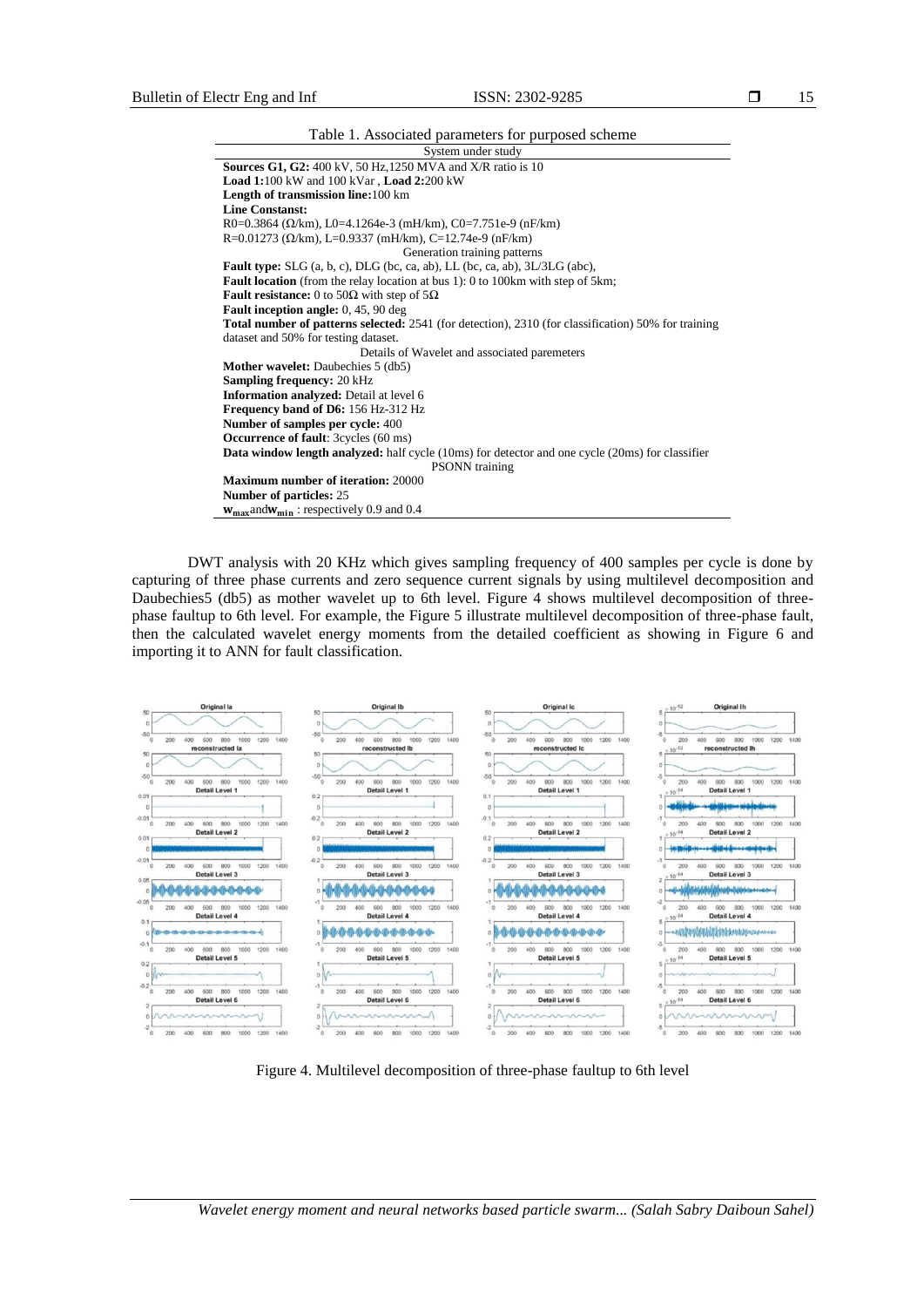

Figure 5. Wavelet energy moments from the detailed coefficient of the ten faults



Figure 6. Training process of PSONN based fault detector

#### **Fault detection**

The neural network is provided with four inputs during the fault detection process. feature vectors are the calculated wavelet energy moments of detailed coefficients at level 6 of three phases currents and and zero sequence current for a time of 10 ms (1/2 cycle). All ten different types of faults and no fault condition have been considered in developing the data set. The training set consist of total 2541 input and 2541 output samples (2310 for each of the ten faults and 231 for the no fault case), which basically forms a set of four inputs and one output in each input–output pattern. The output of the PSNN is just a yes or a no (1 or 0) depending on whether or not a fault has been detected. After extensive simulations, it has been decided that the desired network has two hidden layer with 4-8-6-1 configuration (4 neurons in the input layer, 2 hidden layers with 8 and 6 neurons in them respectively and 1 neuron in the output layer). Figure6 illustrates the convergence to the optimal solution as minimum fitness against number of epochs of the training process of the neural network.

Figure 7 illustrates PSNN based fault detector responses for all ten faults of the validation/test data set. Fault type, fault location, fault resistance and incipient angle were changed toinvestigate the effects of these factors on the performance of the proposed algorithm. During testing, the outputs are rounded towards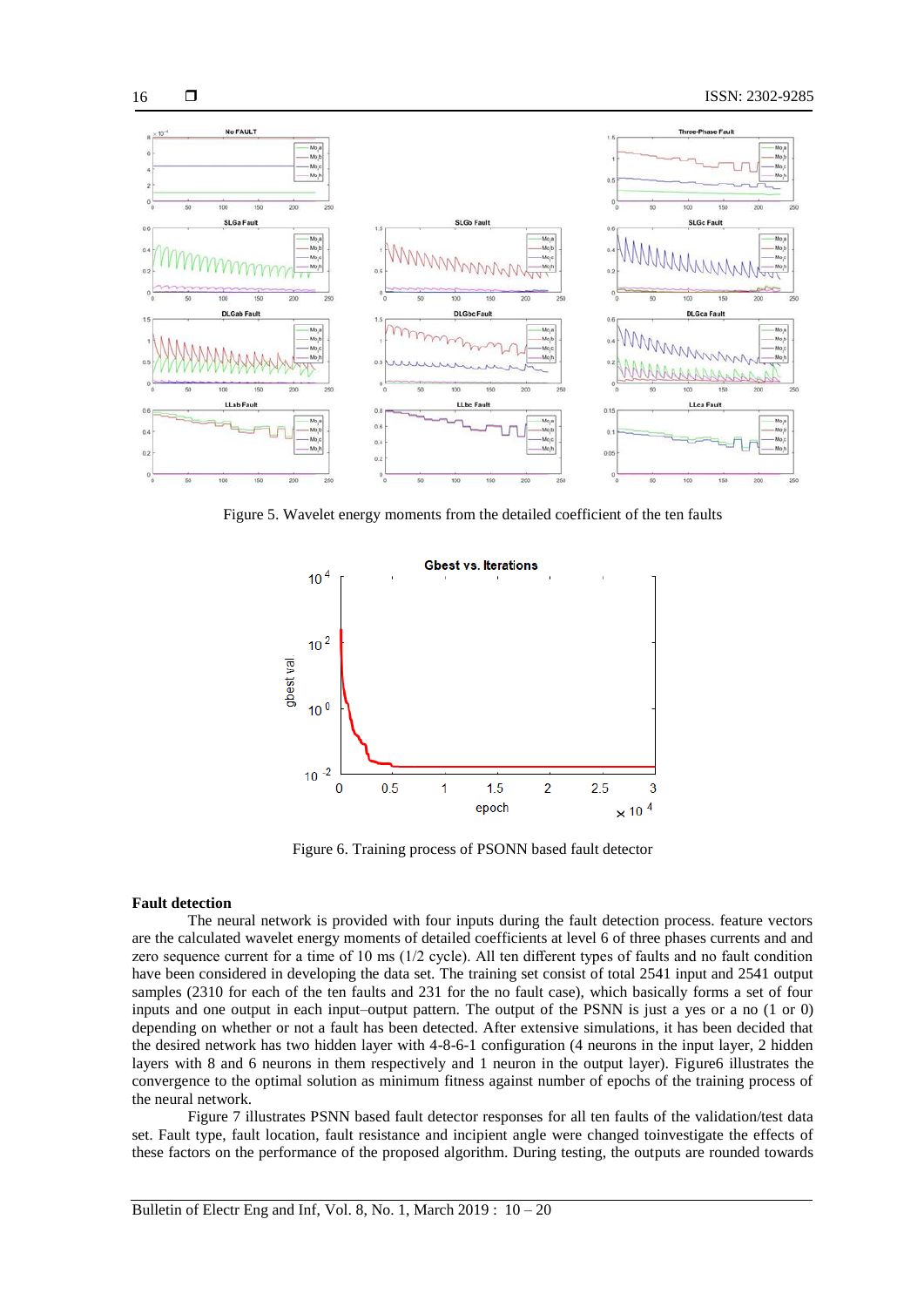nearest integer (1 or 0). For each case, it can be seen that the PSONNs' outputs converge to the desired values, and are either near to 0 or to 1. The percentages of the overall accuracy is 100% in all fault cases.



Figure 7. PSNN based fault detector responses

## **Fault classification**

After fault detection module detects whether there is a fault in theline or not. If there is a fault in the line then the faultphases are identified and faults are classified as shown inFigure 3. Fault classification module is designed for each phase and for fault involve or not ground. Output of each phase is '0'when no fault and ‗1' whenthere is a fault in any of the phases and for fault involvingground. After the fault phases areidentified, fault classification occurs. Considering the same assumption of fault detection module,the neural network is provided with four inputs during the process. The inputs feature vectors that are the calculated wavelet energy moments of detailed coefficients at level 6 of three phases currents and and zero sequence current for a time of 20 ms during fault cycle. The training set consist of total 2310 input and 2310 output samples, which basically forms a set of four inputs and four output in each input–output pattern. Figure 8 shows the convergence to the optimal solution as minimum fitness against number of epochs of the training process of the neural network classifier with 4-16-8-4 configuration (4 neurons in the input layer, 16- 8 hidden layers with and 4 neuron in the output layer). The classification percentages of the overall accuracy accuracy is 98,79%. As an example Table 2 shows some of results with conditions system which was not presented to the PSONN during the training process.



Figure 8. Training process of PSONN based fault classifier

*Wavelet energy moment and neural networks based particle swarm... (Salah Sabry Daiboun Sahel)*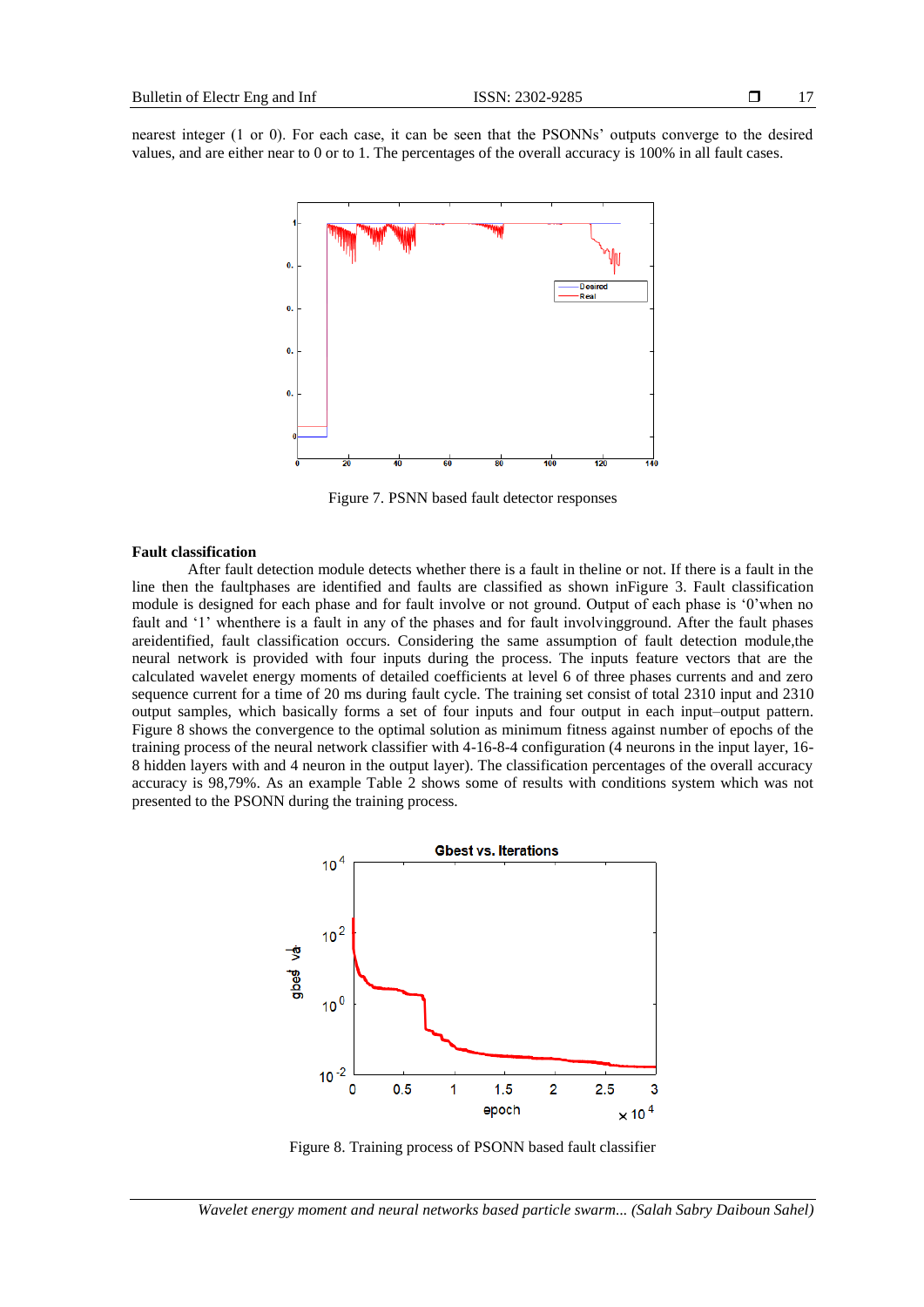| Table 2. PSONN based fault classifier response                                    |                   |           |            |            |  |  |
|-----------------------------------------------------------------------------------|-------------------|-----------|------------|------------|--|--|
| Fault resistance $4\Omega$ , Inception angle $0^{\circ}$ , Fault location (FL) km |                   |           |            |            |  |  |
| Fault<br>Type                                                                     | Desired<br>Output | $FL=4m$   | $FL = 55m$ | $FL = 95m$ |  |  |
|                                                                                   | 1                 | 0.9803    | 0.9675     | 0.9561     |  |  |
| SLG-a                                                                             | $\overline{0}$    | $-0.0452$ | $-0.0017$  | 0.0446     |  |  |
|                                                                                   | $\mathbf{0}$      | $-0.0450$ | $-0.0071$  | 0.0669     |  |  |
|                                                                                   | 1                 | 0.9641    | 0.9780     | 0.9828     |  |  |
| SLG-b                                                                             | $\mathbf{0}$      | 0.1998    | $-0.0642$  | 0.1177     |  |  |
|                                                                                   | $\mathbf{1}$      | 0.9971    | 0.9875     | 0.9957     |  |  |
|                                                                                   | $\overline{0}$    | $-0.0920$ | 0.0419     | 0.1083     |  |  |
|                                                                                   | $\mathbf{1}$      | 0.9951    | 0.9880     | 0.9930     |  |  |
| SLG-c                                                                             | $\overline{0}$    | 0.1543    | 0.1828     | 0.2396     |  |  |
|                                                                                   | $\mathbf{0}$      | $-0.0534$ | $-0.0301$  | $-0.0273$  |  |  |
|                                                                                   | $\mathbf{1}$      | 0.9939    | 0.9928     | 0.9915     |  |  |
|                                                                                   | $\mathbf{1}$      | 0.9861    | 0.9896     | 0.9899     |  |  |
|                                                                                   | 1                 | 0.8455    | 0.8940     | 0.8976     |  |  |
| <b>DLGab</b>                                                                      | 1                 | 1         | 1          | 1          |  |  |
|                                                                                   | $\overline{0}$    | 0.0996    | 0.0462     | $-0.0143$  |  |  |
|                                                                                   | 1                 | 0.9992    | 0.9992     | 0.9993     |  |  |
|                                                                                   | $\overline{0}$    | $-0.0725$ | 0.06159    | 0.1612     |  |  |
| DLG-bc                                                                            | $\mathbf{1}$      | 0.9990    | 0.9989     | 0.9988     |  |  |
|                                                                                   | $\mathbf{1}$      | 0.9847    | 0.9847     | 0.9836     |  |  |
|                                                                                   | $\mathbf{1}$      | 0.8160    | 0.7733     | 0.7667     |  |  |
|                                                                                   | $\mathbf{1}$      | 0.9481    | 0.8899     | 0.828      |  |  |
| DLG-ca                                                                            | $\overline{0}$    | 0.0387    | $-0.0080$  | 0.0424     |  |  |
|                                                                                   | $\mathbf{1}$      | 0.9922    | 0.9929     | 0.9899     |  |  |
|                                                                                   | $\mathbf{1}$      | 0.8313    | 0.8972     | 0.9635     |  |  |
| LL-ab                                                                             | $\mathbf{1}$      | 0.9997    | 0.9997     | 0.9994     |  |  |
|                                                                                   | $\mathbf{1}$      | 0.9947    | 0.9901     | 0.9663     |  |  |
|                                                                                   | $\overline{0}$    | $-0.0237$ | $-0.0056$  | 0.0079     |  |  |
|                                                                                   | $\mathbf{0}$      | $-0.0027$ | 0.0345     | 0.1620     |  |  |
|                                                                                   | $\mathbf{0}$      | $-0.0423$ | $-0.0047$  | 0.0239     |  |  |
| LL-bc                                                                             | $\mathbf{1}$      | 0.9738    | 0.9686     | 0.9537     |  |  |
|                                                                                   | $\mathbf{1}$      | 0.9921    | 0.9928     | 0.9936     |  |  |
|                                                                                   | $\mathbf{0}$      | 0.0429    | $-0.0029$  | 0.0707     |  |  |
| LL-ca                                                                             | $\mathbf{1}$      | 0.999     | 0.9990     | 0.9862     |  |  |
|                                                                                   | $\mathbf{0}$      | 0.0107    | 0.0004     | 0.0031     |  |  |
|                                                                                   | 1                 | 0.9357    | 0.9232     | 0.9039     |  |  |
|                                                                                   | $\mathbf{0}$      | $-0.0189$ | $-0.0134$  | 0.0343     |  |  |
| 3L/3LG                                                                            | $\mathbf{1}$      | 0.9818    | 0.9703     | 0.9686     |  |  |
|                                                                                   | 1                 | 0.9997    | 0.9995     | 0.9995     |  |  |
|                                                                                   | 1                 | 0.9714    | 0.9754     | 0.9757     |  |  |
|                                                                                   | $\overline{0}$    | 0.0461    | 0.0165     | 0.0265     |  |  |

## **Comparison with other schemes**

The performance of PSONN-based fault detector and classifier for all types of faults is verified. Proposed method is compared with other as shown in Table 3. The advantages of proposed method are the use single-end information, only two mudules one for detection and the second for classification, PSO algrithm to train FNN to overcome limitations of back-propagation algorithm in addition the use of wavelet energy moment is very sensitive when the system is under fault conditions comparing with the use of detailed energy coefficients. It is observed that the proposed method provides a very good detection and classification since the % success in detection is 100% and in classification is 99.65% success including all type of operating conditions, the errors in the classification and location ANN were under 1%.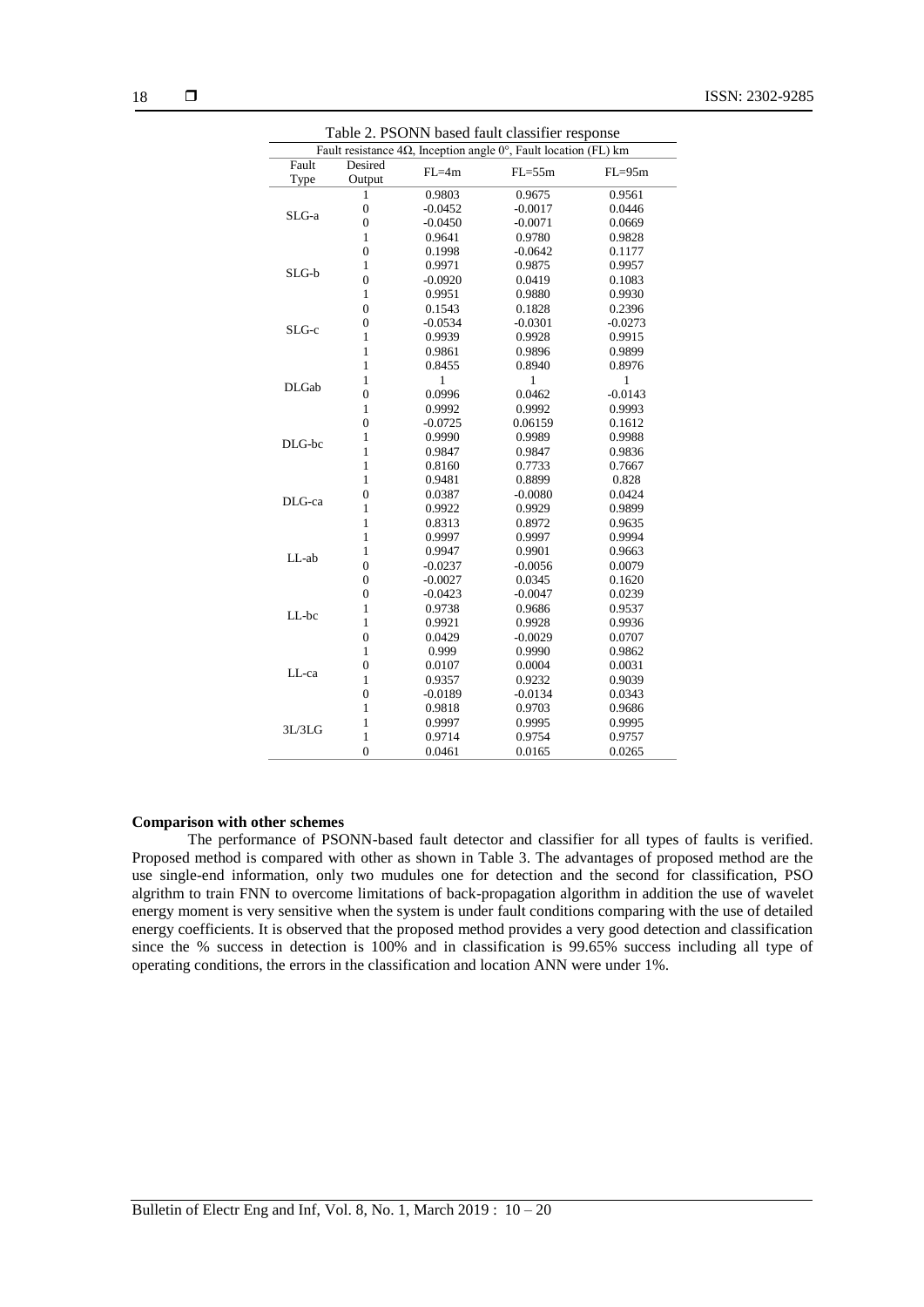19

| Table 3. Comparison with other schemes                 |                                                                    |                                                                                                                                                                                                                                                                                                                                                                                                                                                                                                                         |                                                                                                                  |  |  |  |  |
|--------------------------------------------------------|--------------------------------------------------------------------|-------------------------------------------------------------------------------------------------------------------------------------------------------------------------------------------------------------------------------------------------------------------------------------------------------------------------------------------------------------------------------------------------------------------------------------------------------------------------------------------------------------------------|------------------------------------------------------------------------------------------------------------------|--|--|--|--|
| References                                             | Aims of scheme and<br>used Tools                                   | Description technique                                                                                                                                                                                                                                                                                                                                                                                                                                                                                                   | Over all<br>accuracy                                                                                             |  |  |  |  |
| Upendar et al.<br>[20]                                 | -Fault classification<br>-DWT and PSO-ANN                          | Current signals are being decomposed into nine levels using the<br>MRA algorithm with DB1. The input contains 512 (12.77 kHz)<br>samples. During fault condition, the detailed coefficients of 7th<br>level with the frequency band of 99–199 Hz have higher<br>magnitudes owing to the presence of second and third-order<br>harmonic content in the line currents.                                                                                                                                                    | 99.91 % for<br>classification                                                                                    |  |  |  |  |
| Noha<br>Mahmoud<br>Bastawy et al.<br>$\lceil 5 \rceil$ | -Fault Detection and<br>Classification<br>-DWT, ANN and GP         | In other to detecting and classifying a fault for transmission line<br>compensated with FACTS, two preprocessing module purposed<br>DWT in combination with ANN and DWT in combination with<br>Gaussian Process (GP)                                                                                                                                                                                                                                                                                                    | Detection: 100%<br>for both<br>DWT-ANN and<br>GP<br>Classification:<br>96.2% for<br><b>DWT-ANN</b><br>90% for GP |  |  |  |  |
| Yadav A and<br>Swetapadma A<br>$[7]$                   | -Fault Detection and<br>Classification<br>-DWT and LDA             | Technique approximate DWT coefficients with DB4 wavelet up<br>to level 3 of three phase currents and wavelet reconstruction<br>process are used as inputs to linear discriminant analysis (LDA)<br>based fault detector. Three phase currents and zero sequence<br>currents as input to LDA based fault classifier. Fault detection<br>and classification are carried out in separate modules 10 modules<br>for detection and 4 modules to identify and classify the faults up<br>to 99% of line within one cycle time. | 100% for both<br>detection and<br>classification                                                                 |  |  |  |  |
| Gowrishankar<br>et al. $[10]$                          | -Fault Detection and<br>Classification<br>-DWT and ANN             | The fault signals decomposed up to 5th detail level using DWT<br>with DB6 to obtain feature extraction. The feature extracted are<br>maximum and minimum detail coefficient value of three phase<br>current signal at level 4 and level 5. Features taken as input to<br>a feed-forward BP-ANN structure using scaled conjugate gradient<br>algorithm.                                                                                                                                                                  | 90.60 % for<br>classification                                                                                    |  |  |  |  |
| Purva Sharma<br>et al. [9]                             | - Fault Detection and<br>Classification<br>-DWT and ANN            | The DWT with DB4 of system voltages are calculated. Mean,<br>standard deviation, norm, maximum and minimum values of<br>detailed energy coefficients are taken as potential input features<br>for construction of the classification engine with 5 cycle<br>transition time.                                                                                                                                                                                                                                            | Not mentioned                                                                                                    |  |  |  |  |
| Purposed<br>Method                                     | -Fault Detection and<br>Classification<br>-DWT, WEM and<br>PSO-ANN | DWT analysis is used with DB5 and sampling frequency of 10<br>KHz to obtain detailed coefficients at level 6 and to calculate<br>wavelet energy moment (WEM). The algorithm use half cycle for<br>fault detection, and one cycle for classification of three phases<br>and zero sequence of fault current signals. The purposed scheme<br>consists of two modules, one for detection and another for<br>classification.<br>Proposed scheme can detect and classify faults up to 99% of line.                            | $100\%$ for<br>detection and<br>99.65% for<br>classification                                                     |  |  |  |  |

## **4. CONCLUSION**

Methodologies for detection and classification of transmission line faults based on FNN trained with PSO algorithm have been presented tested and compared. The scheme consists of two FNNs, one for detecting and another for classifying all the ten types of faults. The features provided as an input to ANN includes calculated the wavelet energy moment of detailed coefficients at sixth level and using DB5 as a mother wavelet. The use of energy moment reveal the energy distribution features better when extracting signal features under fault conditions. The proposed algorithm have been extensively tested on a system 400 kV, 100 km. In this study, faults detected and classified correctly. The overall accuracy obtained is very high in both detection function and classification function. Furthermore, it is observed that the detection and classification results are highly accurate, even with wide variation in system conditions.

#### **REFERENCES**

- [1] F. Martin and J. A. Aguado, "Wavelet-based ANN approach for transmission line protection," in *IEEE Transactions on Power Delivery*, vol. 18, no. 4, pp. 1572-1574, Oct. 2003.
- [2] Shaaban S.A, Hiyama T. *Transmission Line Faults Classification Using Wavelet Transform*. Proceedings of the 14th International Middle East Power Systems Conference (MEPCON'10), Cairo University, Egypt. December 2010:19-21.
- [3] Kaitwanidvilai S, Pothisarn C, Jettanasen C, Chiradeja, Ngaopitakkul A. *Discrete Wavelet Transform and Backpropagation Neural Networks Algorithm for Fault Classification in Underground Cable*. Proceedings of the international Multionference of Engineers and Computer Scientists.Hong Kong. March. 2011; Vol II :16-18.
- [4] Beg M. A, Bundhe N. G, Paraskar S. R, Pratibha. Classification of Faults on 400 KV Transmission Line. *International Journal of Science, Spirituality, Business and Technology*. February 2013; 1(2): 2277—7261.

*Wavelet energy moment and neural networks based particle swarm... (Salah Sabry Daiboun Sahel)*